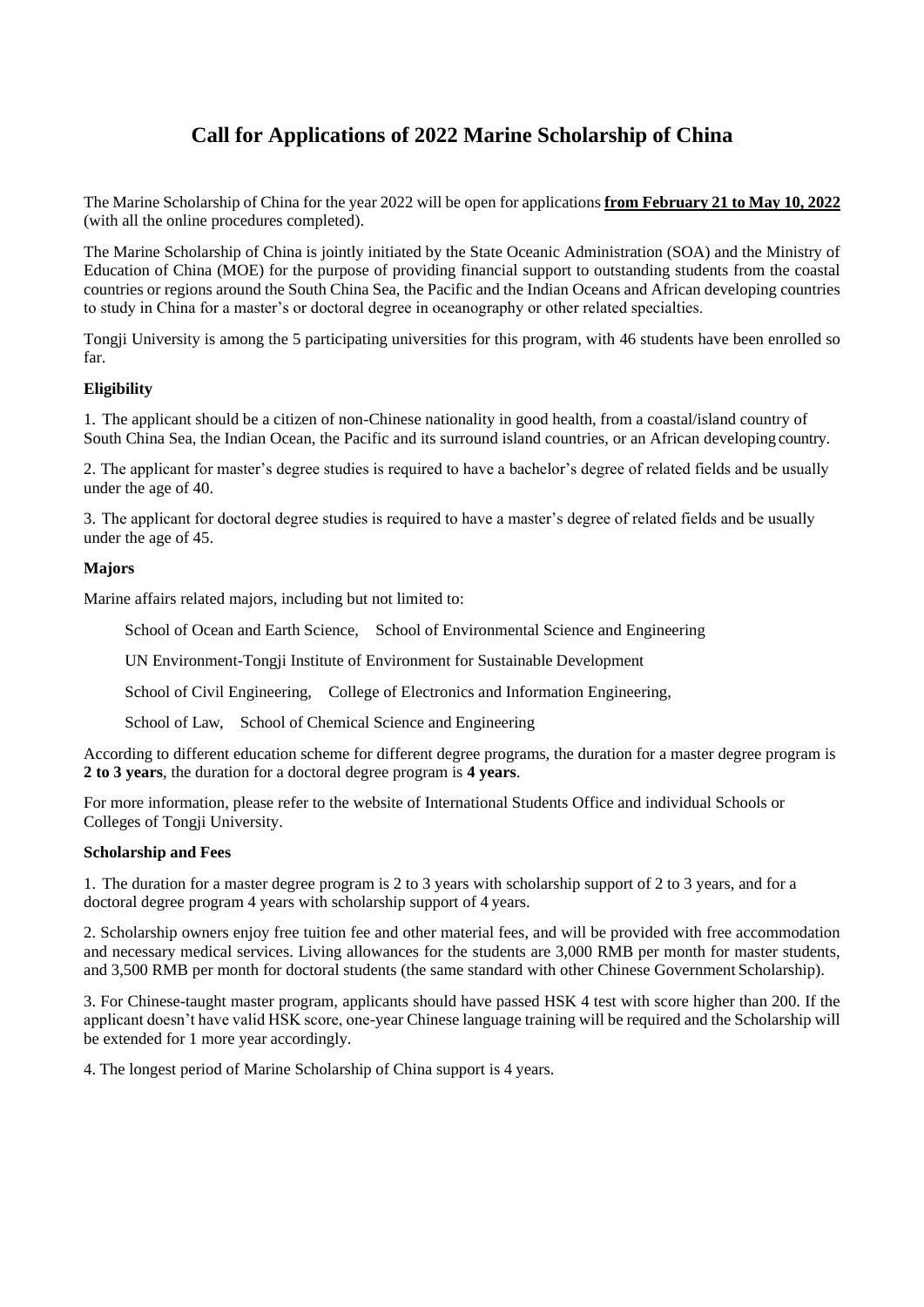### **Enrollment Procedures (Also see the Appendix below)**

Applicants should finish the online application through the website of *China Scholarship Council* (CSC) with required information filled, and finish the online application at Online Application System of Tongji University. The two systems open till **May 10, 2022**.

1. CSC Online Application System for Chinese Scholarship:

### https://studyinchina.csc.edu.cn/#/login

2. Tongji University Online Application for International Students system: [http://study-info.tongji.edu.cn](http://study-info.tongji.edu.cn/)

(This system will be open till May 10, 2022. Please start to prepare other application documents and check the system.)

### **Please notice:**

1. All the electronic copies of application materials listed in the Appendix shall be sent to the email address below.

2. Please make sure you have received **admission** from a supervisor from the University and know what major you will be taking before applying.

3. Please check your contact email and online application account regularly.

### **Review and result**

Applications will be given priority if related working experiences are included, or are recommended by senior professors or experts of relevant fields.

An expert panel review will be organized by Tongji University to make a nominee list based on the applicant's educational background, academic capability, research achievements, opinion from supervisor and related working experience, and the list will be reported to the State Oceanographic Administration of China and China Scholarship Council for final approval.

Final results of the Scholarship will be released around July 2022. The Admission Notice and Visa Application Form (JW201) will be sent out to the awardees as soon as possible.

### **Contact and Mailing Address**

Ms. LIU Pengfei

School of Ocean and Earth Science, Tongji University

Room 211, Ocean Building, Tongji University, 1239 Siping Road, Shanghai, 200092, P.R.C

Tel: 8621-65981816

Email: 1830856@tongji.edu.cn

# **For more information, please visit our website of International Students Office of Tongji University: study.tongji.edu.cn**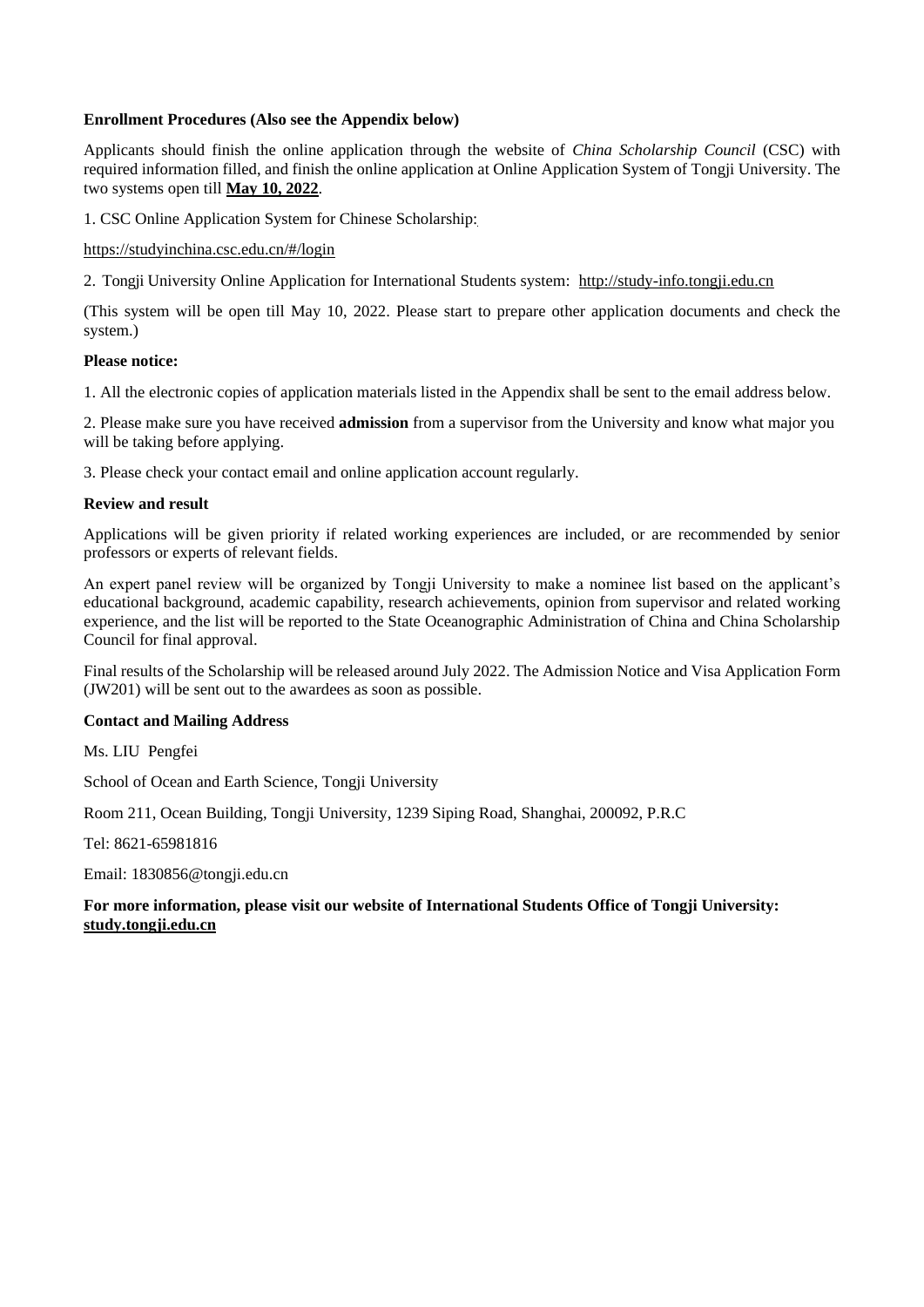# 同济大学 **2022** 年度中国政府海洋奖学金申请办法

### 一、奖学金简介:

中国政府海洋奖学金项目于 2012 年启动,由国家海洋局和教育部共同出资,国家留学基金委负责招生录 取和日常管理,主要用于资助太平洋和印度洋周边国家和地区及非洲发展中国家的优秀学生和青年学者, 来 华攻读海洋及相关专业的硕士或博士学位。中国政府海洋奖学金的培养院校是中国海洋大学、浙江大学、同济大 学、厦门大学和哈尔滨工程大学。2022年度的申请日期为:2022年2月21日至5月10日。

### 二、申请人资格:

1. 申请人须为南海、印度洋、太平洋周边以及岛屿国家以及非洲发展中国家的非中国籍公民,身体健 康。

2. 申请人须申请攻读与海洋相关专业的硕士或博士学位。

3. 申请人的学历和年龄要求:

申请攻读硕士学位者,须具有学士学位,年龄一般不超过 40 周岁;

申请攻读博士学位者,须具有硕士学位,年龄一般不超过 45 周岁。

### 三、招生专业和学习期限

我校相关涉及海洋、环境研究的专业,包括但不限于:海洋与地球科学学院、环境科学与工程学院、联 合国环境规划署-同济大学环境与可持续发展学院、土木工程学院、电子信息与工程学院、法学院、化学科 学与工程学院等。

根据不同招生专业的培养方案,硕士研究生学制为 2-3 年,博士研究生学制为 4 年。

有关招生专业信息,请参见同济大学留学生办公室网站及各学院网站。

### 四、奖学金期限:

1、硕士研究生:学制 2-3 学年,奖学金期限 2-3 学年。

2、博士研究生:学制 4 学年,奖学金期限最长不超过 4 年。

3、申请硕士相关专业中文授课需提交 HSK 4 级考试 200 分以上的证明。若无此证明,需补习汉语一年,奖 学金期限相应增加 1 年。

4、中国政府海洋奖学金的最长资助年限为 4 学年。

### 五、奖学金内容

受资助的留学生将享有与中国政府奖学金学生同样的待遇,免除学费和校内住宿费、提供综合医疗保 险、资助相应的生活费(硕士生:3000 元/月,博士生:3500 元/月)。国际旅费等其他费用自理。

# 六、申请时间:

2022年2月21日至5月10日

### 七、申请流程: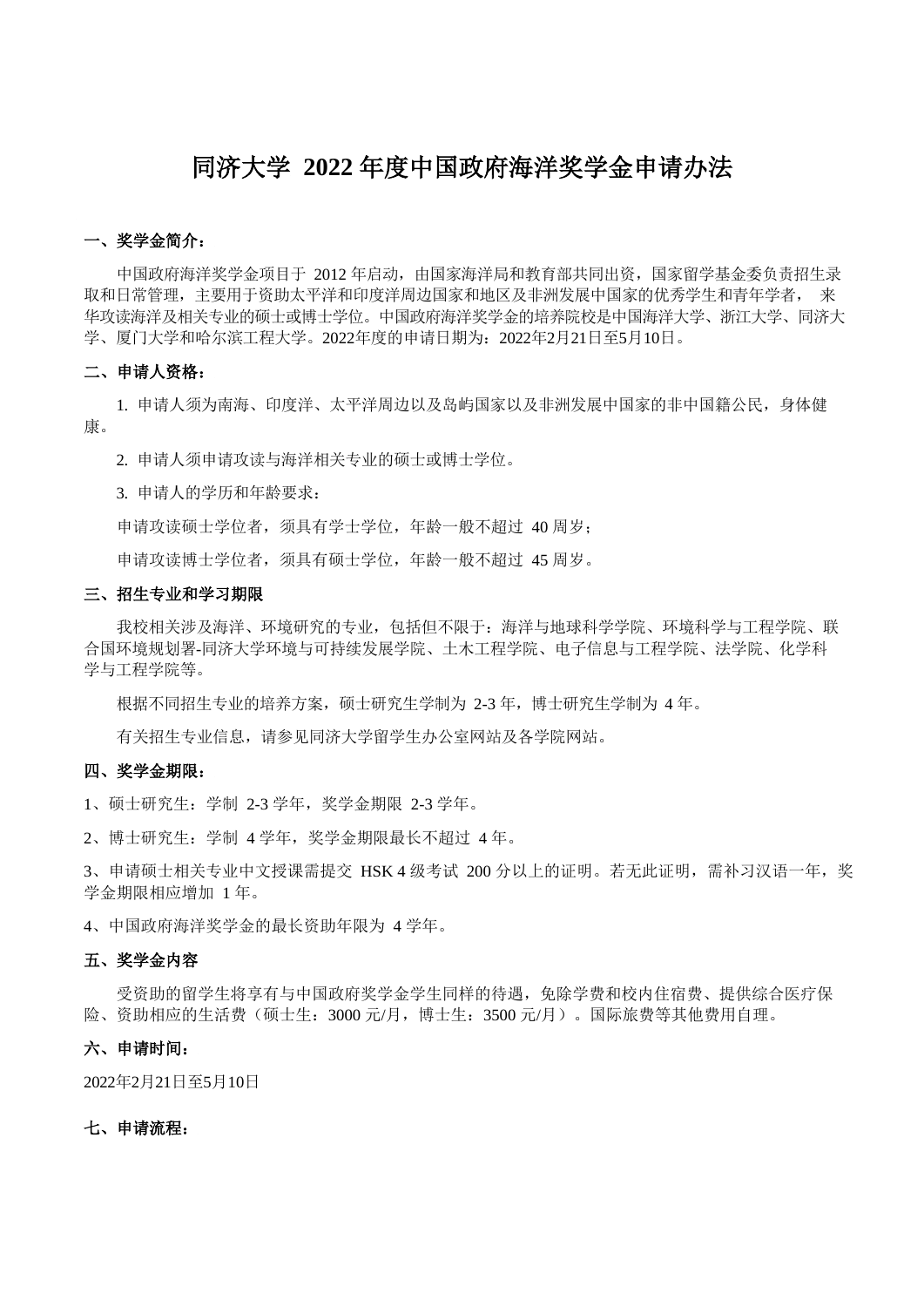申请人需在递交申请材料前获得同济大学拟招收导师同意,并具备申请同济大学国际学生资质。

1、网上报名: 申请人登陆国家留学基金委"来华留学网上报名信息平台"

( https://studyinchina.csc.edu.cn/#/login,同济大学招生代码:10247)提交电子报名信息,并将生成的《中 国政府奖学金申请表》下载后附本人亲笔签名。

2、网上报名:申请人登陆"同济大学国际学生在线服务系统"([http://study-info.tongji.edu.cn](http://study-info.tongji.edu.cn/))完成网上报名 并下载打印《同济大学外国留学生入学申请表》并附本人亲笔签名。

*\** 请留意,"同济大学国际学生在线服务系统"将于 *2022* 年 *5* 月 *10*日报名截止。

3、其他所需材料请见附件 **Appendix**。

4、寄送申请材料电子版:请将所有申请材料的电子版于 2022 年 5 月 10日前发送至

[1830856@tongji.edu.cn](mailto:1830856@tongji.edu.cn) 邮箱。逾期不再接受新的申请。

5、秋季开学报到时,请携带相关证书及证明材料原件以备查验。具体要求将列入《报到须知》随录取通知 书一并寄出,请届时关注。一旦发现材料造假将取消入学资格。

# 八、奖学金评选和结果公布时间

具备涉海相关行业工作经验、获得涉海相关领域资深教授(专家)推荐的申请者将被优先考虑。我校将 组织专家综合考查申请者的教育背景、学业成绩、学术能力、科研成果、导师意见和工作经历,从申请者中 择优选拔奖学金候选人报中国国家海洋局和国家留学基金委审批。

奖学金申请结果预计将于 2022 年 7 月上旬确定并在我校留学生办公室网站上公布。我校将为录取者寄 发《录取通知书》和《外国留学人员来华签证申请表》(JW201 表)。

# 九、联系方式

同济大学海洋与地球科学学院 211室刘老师

电话:+86-21-65981816

邮箱:1830856@tongji.edu.cn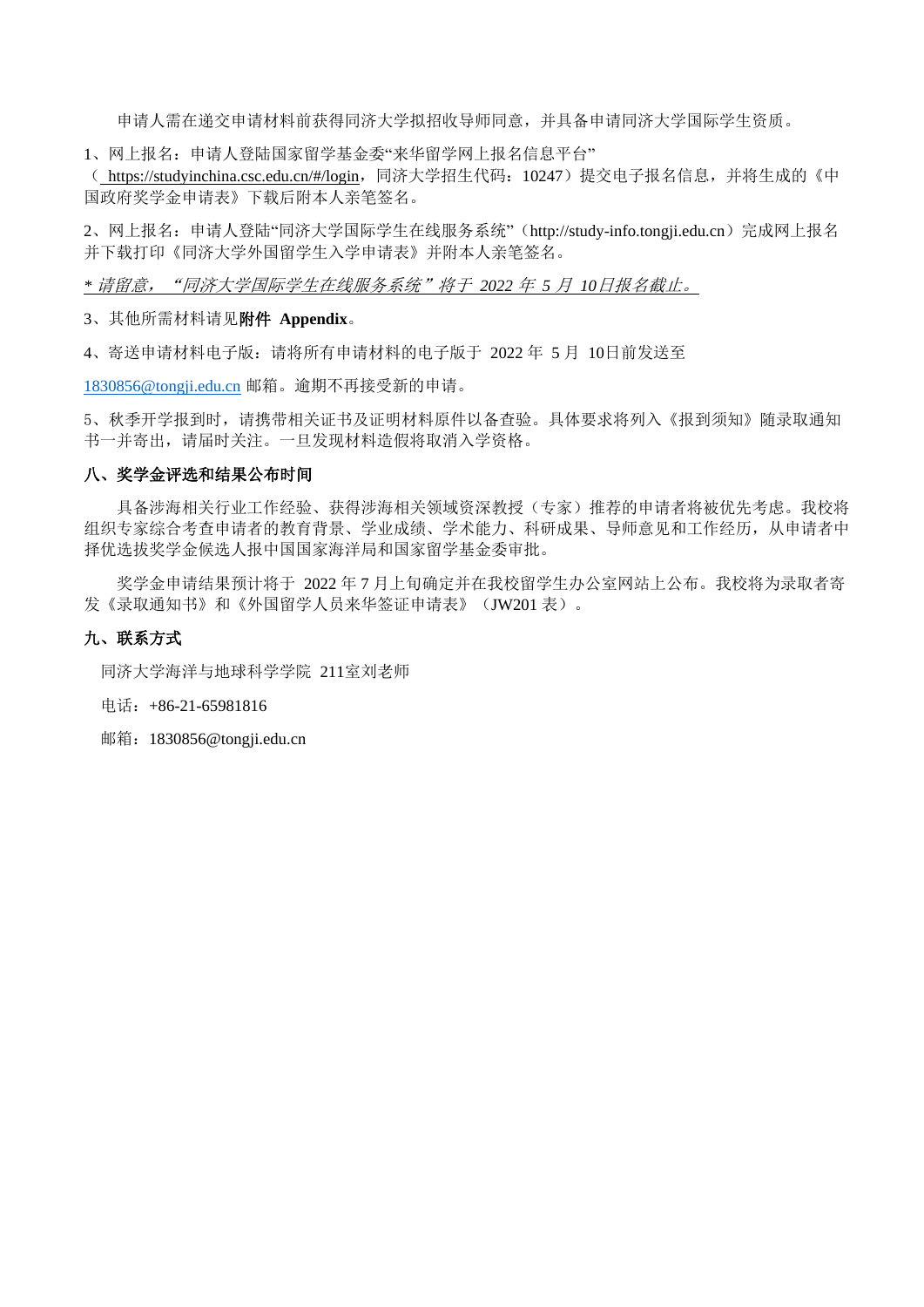# **Appendix**

# **Application Materials for Marine Scholarship of China (in duplicate)**

# **a.** *Application Form for Chinese Government Scholarship* **(to be filled in Chinese or English)**

An applicant is supposed to log on to CSC's online application system, fill in all the necessary information and then print 2 copies of the *Application Form for Chinese Government Scholarship* which will be automatically generated after successful submission with signature.

Please log in at: https://studyinchina.csc.edu.cn/#/login, with institutional codes of Tongji University: 10247. Type of scholarship: Marine Scholarship of China.

# **b.** *Application Form for International Students* from the Online Application and Payment System of Tongji University

Please log in at: [http://study-info.tongji.edu.cn, 2](http://study-info.tongji.edu.cn/) copies of application form shall be printed and signed.

\* Please notice that the Online Application and Payment System of Tongji will be open till May 10, 2022. Please start to prepare other application documents and apply online at this system.

# **c. Highest degree certificate**

- ⚫ Degree certificates issued in the language of Chinese or English language could be photocopies.
- ⚫ Degree certificates issued in languages other than Chinese or English must be notarized by a Chinese embassy or consulate overseas, or by an embassy or consulate in China, and a notarized translation of the degree certificate in Chinese or English shall be provided. Without notification, the application will be regarded as invalid.
- ⚫ Prospective diploma winners must submit official proof issued by their educational institutions stating their current status and when the degree will be rewarded.

# **d. Grade reports (original report, with all courses included and shall be signed or sealed by the authority)**

- ⚫ Grade reports in Chinese or English language shall be officially sealed or signed. Only photocopy without signature or seal will not be accepted and the application will be regarded as invalid.
- ⚫ Grade reports issued in languages other than Chinese or English must be accompanied by notarized translations in Chinese or English from a Chinese embassy or consulate overseas, or by an embassy or consulate in China. Without notification, the application will be regarded as invalid.

# **e. The applicant's study or research plan** in China (in Chinese or English).

**f. Two letters of recommendation** in Chinese or English from Professors or Associate Professors.

# **g. Photocopy of Foreigner Physical Examination Form** (downloadable from CSC's website) completed in Chinese or English.

⚫ The applicant shall take all the examination as required by the Form. Leaving a blank or absence of signature of the doctor or seal of the hospital will make the form invalid.

# **h. Proof of language proficiency.**

- ⚫ For English-taught program, applicants must submit official proofs of their English language ability. For applicants from English-speaking countries, no need for this proof.
- ⚫ For Chinese-taught program, applicants should have passed HSK 4 test with score higher than 200. Otherwise 1 year Chinese language training will be required and the Scholarship will be extended for 1 more year accordingly.

# **i. copy of passport**

# **j. Personal statement and CV**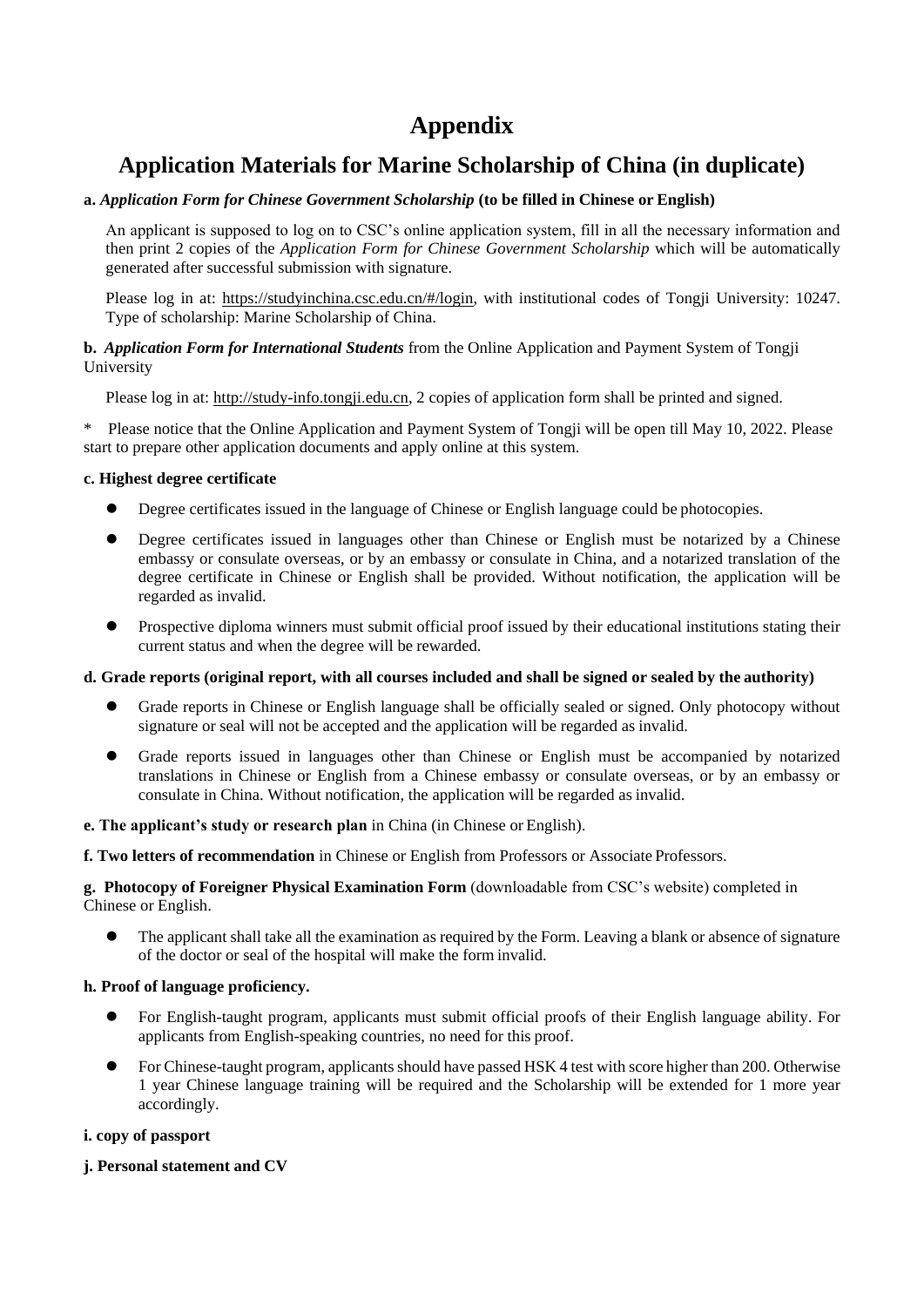# **k. Acceptance Letter from an advisor of Tongji University**

# **l. Other proofs of academic achievements if any**

# **Please notice:**

1. All the electronic copies of application materials listed in the Appendix shall be mailed to the email address of the contact person. Deadline for application: **May 10, 2022**.

2. Please make sure you have received admission from an advisor of Tongji University and know what major you will be taking before applying.

3. Grade reports should be original copies that have been signed and sealed by an educational authority.

4. Grade report and Degree certificate issued in languages other than Chinese or English shall be notarized by a Chinese embassy or consulate overseas, or by an embassy or consulate in China.

5. *The Online Application and Payment System of Tongji* will not be open until February 21, 2022. Please prepare other application documents first and apply online at this system at that time.

6. Please check your contact email and online application account regularly, the University might contact the applicant if necessary.

# **Contact and Mailing Address**

Ms. LIU Pengfei, School of Ocean and Earth Science, Tongji University

Room 211, Ocean Building, Tongji University, 1239 Siping Road, Shanghai, 200092, P.R.C

Tel: 8621-65981816

Email[: 1830856@tongji.edu.cn](mailto:1830856@tongji.edu.cn)

# **Photo Gallery**

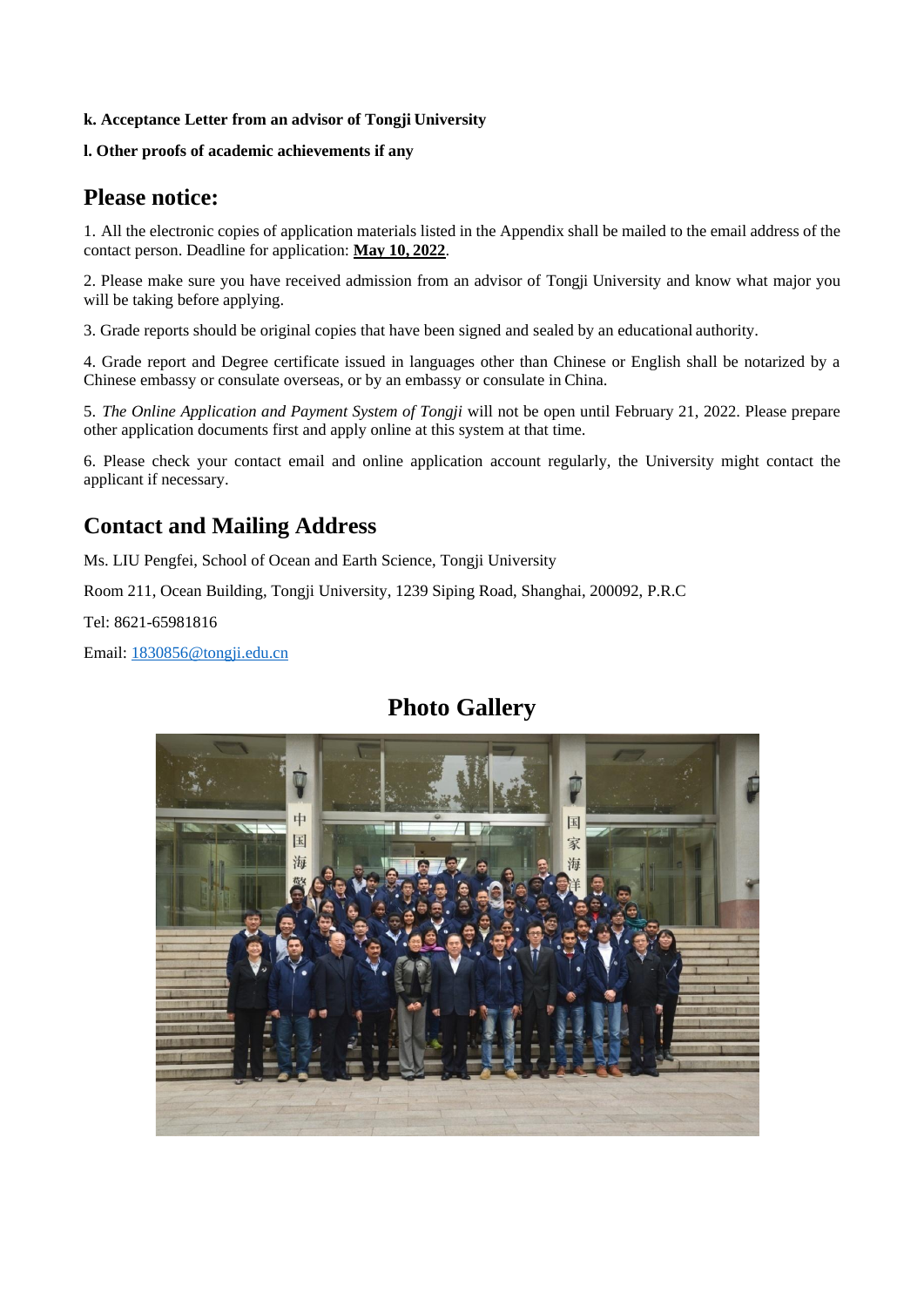第一届中国政府海洋奖学金游学活动合照, 2015 年 11 月 9 日至 13 日, 北京 Group photo of 1<sup>st</sup> Marine Scholarship of China exchange program, Nov. 9 to 13, 2015, Beijing



第二届中国政府海洋奖学金游学活动合照, 2016年 12月 5日至 8日, 浙江大学

Group photo of 2<sup>nd</sup> Marine Scholarship of China exchange program, Dec. 5 to 8, 2016, Zhejiang University



第三届中国政府海洋奖学金游学活动合照, 2017 年 11 月 13 日至 16 日, 同济大学 Group photo of 3<sup>rd</sup> Marine Scholarship of China exchange program, Nov. 13 to 16, 2017, Tongji